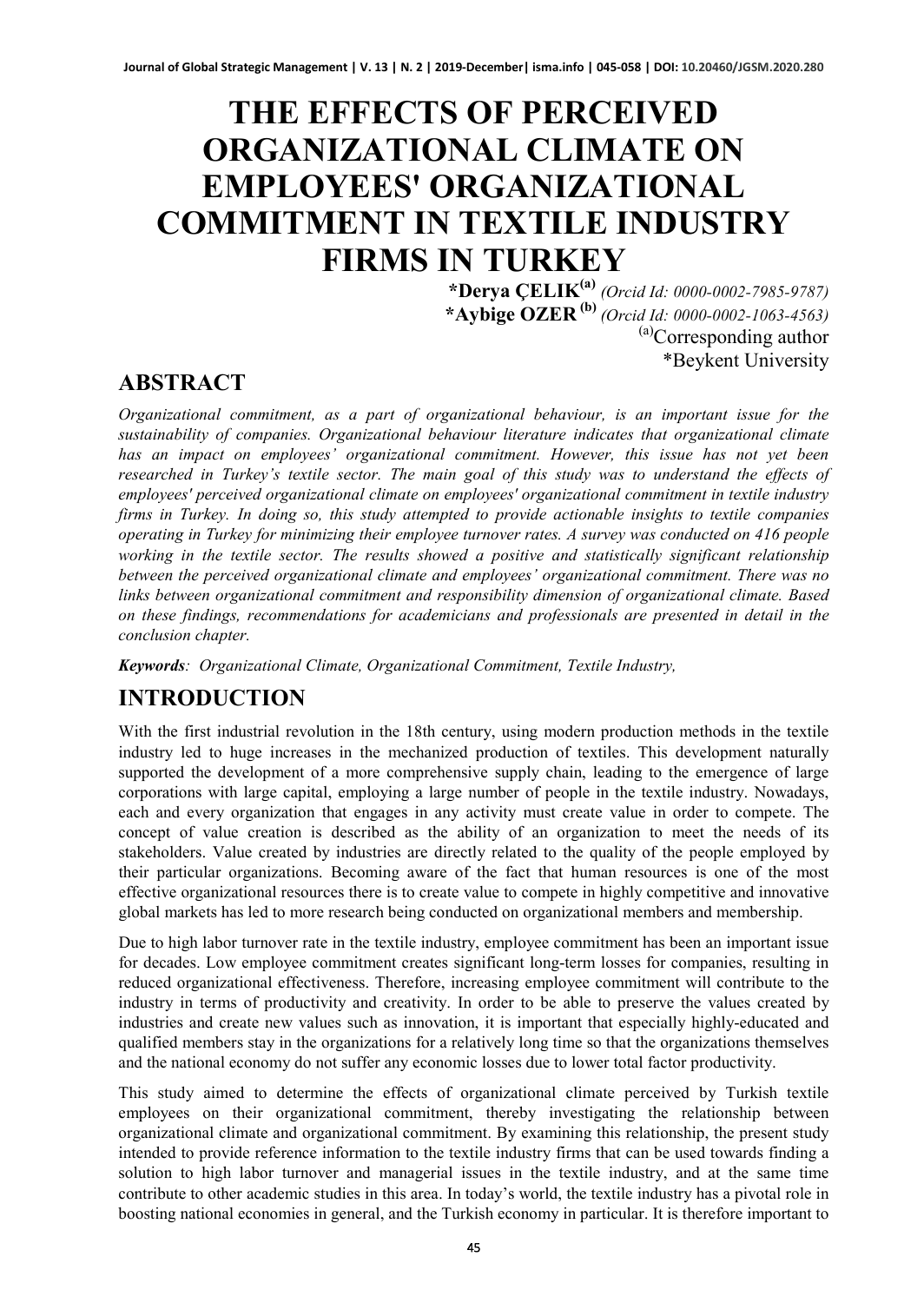assess the current situation of the industry from an organizational point of view and identify and resolve the areas open for improvement for the growth of the industry.

### **LITERATURE REVIEW AND THEORETICAL FRAMEWORK**

#### **Organizational Climate**

Organizational climate was used for the first time in the 1930s and appeared in the literature in the 1960s. Researchers investigating organizational climate have attempted to define this concept, focusing on a number of different factors including Individual Perception, Psychological Climate, Climate Discrepancy, and Job Satisfaction. Issues related to these factors can be examined under the definition of organizational climate (Arslan, 2004, 204). Halpin and Croft (1962), Likert (1967), Litwin and Stringer (1968), Forehand (1968), Campell, Dunnette, Lawler and Weick (1970), and Taugiri (1968) have sought to define this term (Alay, 2016, 6). Climate definitions of Isaksen (2001) and Bowen et al. (1997) can also be found in the literature. Ertekin (1978), Oge (2001), Karcıoglu (2001), Arslan (2004), Gunay et al. (2017) and Yayhagil (2006) have suggested definitions for organizational climate. According to Litwin and Stringer (1968) climate concept is defined as a group of environmental characteristics, expectations and motives perceived directly or indirectly by the individuals. Ehrhart(2014) definition of organizational climate is a relatively enduring characteristic of the internal environment of an organization which is experienced by its members, affects the behaviors of its members and explained as a value of a specific set of at- tributes or features of the environment( Ehrhart et al., 2014, 39).

Climate is a concept that has its roots in psychology (Lippit and White, 1939; Lewin, 1951; Likert, 1961; Barker, 1965). It is known in the literature that the first study on the concept of climate is based on Lewin et al. 's motivation theory which is called Field Theory (Akbaba and Altındag, 2016, 323; Lewin, 1935, 1951 as cited in Schneider and Barbera, 2014, 29). Despite a long history and relatively widespread theory-based organizational climate research, it has been difficult to precisely define the concept of organizational climate. From a general perspective, organizational climate studies are focused on employee perceptions, and organizational climate has been defined as "shared perceptions of formal and informal organizational policies, practices, and procedures" (Carr, Schmidt, Ford and DeShon, 2003, 605; Reichers and Schneider, 1990; as cited in Schneider and Barbera, 2014, 29). Organizational climate is a multidimensional concept, determined by many factors acting jointly or separately (Arslan and Halis, 2012, 76). A review of organizational climate literature reveals that some dimensions such as motivation, innovation, leadership, control, conflict have been addressed by many researchers, while some other dimensions have been covered by only one or a few authors. In his 1961 study based on "supportive relationship principle", Likert used six dimensions to comparatively analyzed the nature of the climate: decisions, goals, motivation, communication, leadership and control (Hollmann, 1976, 573). Gilmer and Forehand proposed, in their 1964 study, that five dimensions of an organization played an important role in determining organizational climate. These five dimensions are the size and shape, goal directions, leadership patterns, communication networks, and decision-making procedures of an organization(Ehrhart et.al., 2014, 21).In 1966, Halpin conducted his organizational climate study from a behavioral aspect, classifying the organizational climate studies in two groups as principals and teachers. According to them, the behavioral characteristics of principals were aloofness, production emphasis, trust and consideration, with the behavioral characteristics of workers being disagreement, hindrance, esprit and intimacy (Halpin, 1966, 150-151).

As a result of the studies carried out under the leadership of Litwin and Stringer in 1968, the organizational climate dimensions and their explanations have become the most widely used measurement and assessment tool in this field.The focus of these studies has not been the "structure" and "process" of the organization in question but the "people working in the organization", "perceptions of individuals" and "how such perceptions affected behavior" (Onen, 2008, 27-28). Based on a review of relevant literature, they started with eight conceptual orientations or climate-related dimensions, asking the managers to define their working environment in an open-ended manner and to divide the themes emerging from open-ended data into eight proposed dimensions. As a result, they gave up one dimension, merged two dimensions and decided on six dimensions (Ehrhart et al. 2014, 39). In 1970, Campbell and colleagues reviewed the important studies on organizational climate in the literature and concluded that there were four shared dimensions. These dimensions are individual autonomy, respect, warmth and support, and position structure and reward orientation (Ertekin, 1978, 22). Moreover, in 1996, Schneider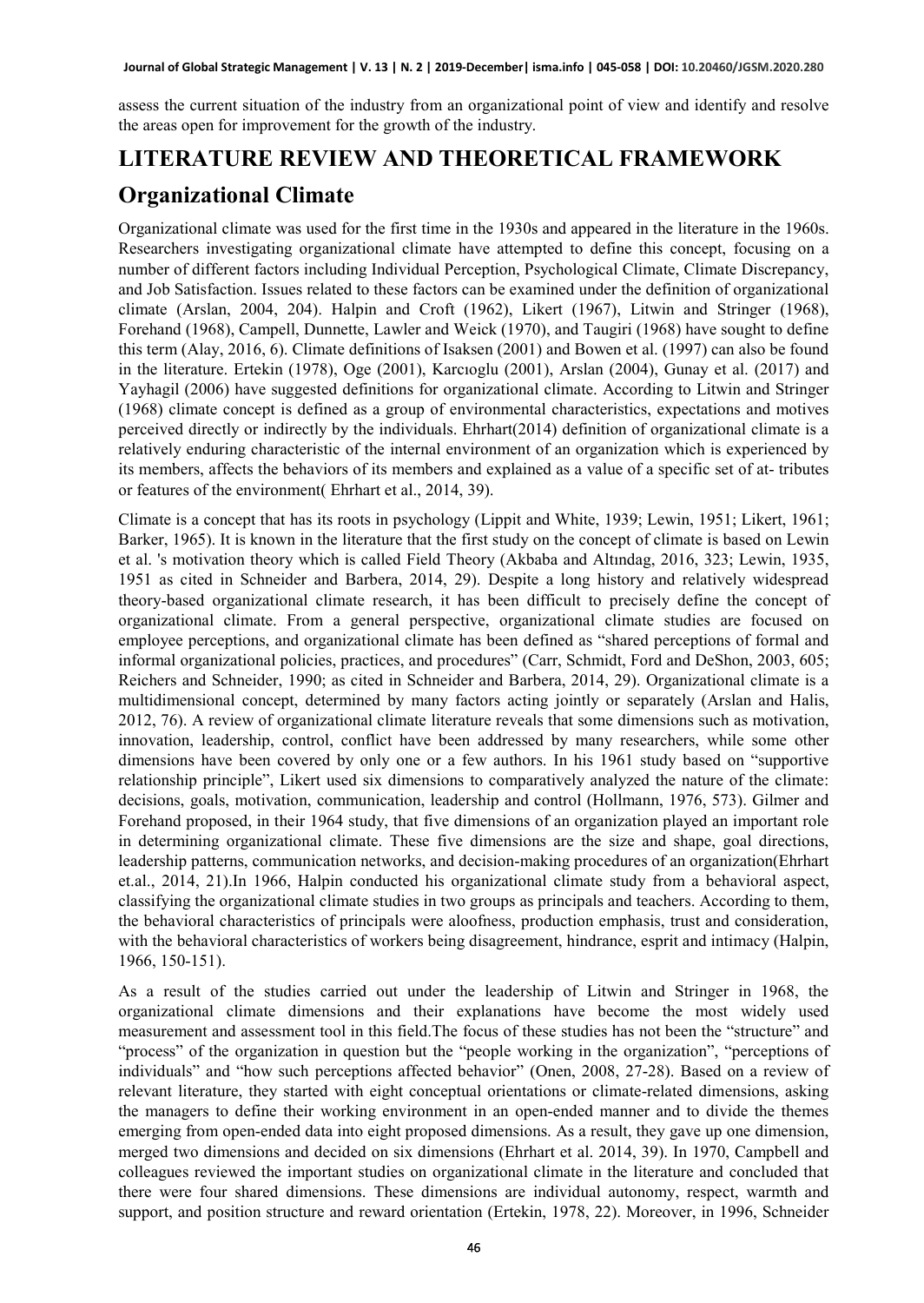et al. addressed the dimensions of organizational climate under four main headings, the first three of which related to the functioning of the organization and the fourth to the goals of the organization. These headings are nature of interpersonal relationships, nature of hierarchy, nature of work, and focus of support and reward (Schneider et al., 1996, 10).

The study discussed here is based on the organizational climate dimensions defined by Litwin and Stringer. The six organizational climate dimensions of Litwin and Stringer are structure, standards, responsibilities, recognition, support and team commitment. Structure is about the feeling of wellorganized employees and clearly defining their roles and responsibilities. The organizational structure is high when employees feel that all job descriptions are clearly defined. The organizational structure is low when there is confusion about who is doing which tasks and ''who has the power to make decisions''(Stringer, 2002, 65).Standards is about the perceptions related to the management's focus on improving performance, the degree of setting challenging but attainable goals, and understanding which mediocrity is not tolerated. Responsibilities are about the perceptions related to the employee feeling that they are fully in possession of the powers assigned to them, their ability to do their job without any control and supervision, and their full responsibility for the results. The high sense of responsibility indicates that employees are encouraged to make decisions to solve problems on their own. The low level indicates that employees are not encouraged to decide on their own and take risks and test new approaches(Stringer, 2002, 66).Recognition are about the perceptions related to the recognition of the employee for their performance and this reward is all about their performance(Permarupan et al. 2013, 90). This is the dimension in which the emphasis against criticism and punishment is measured. Rewards and criticism are balanced in high recognition climates. In low recognition climates, good work is rewarded inconsistently (Stringer, 2002, 66).Support, describes the sense of trust and mutual support prevailing in a working group(Stringer, 2002, 65). When employees perceive the climate as supportive, their job behavior is positively affected (Gunay et. al., 2017, 89). Team Commitment is about the perceptions related to the employee taking and expressing pride in being a part of the organization, each employee's confidence that they are working towards a common goal, and their perceptions of a positive cooperation between organizational structures when necessary (Permarupan et al. 2013, 90).

#### **Organizational Commitment**

Organizational commitment is one of the most widely researched topics in the field of organizational behavior (Hanaysha, 2016, 289). Previous studies have defined the concept of organizational commitment in many different ways. These definitions share a common view that they regard organizational commitment as a condition that connects and relates members of organizations with the organizations they work for (Tayyah and Tariq, 2001, 31; as cited in Gurkan, 2016, 8). William H. Whyte's book "Organizational Man", published in 1956, is the first published book in the literature on this topic. In this book, Whyte describes an organizational man not only as a person working for the organization, but also as a part of it and as an individual of it. According to this book, the members of an organization are the source of creativity for that organization and the sense of belonging is a basic and ultimate human need (Randall, 1987, 460). Whyte's book created a new trend in the area of organizational behavior, resulting in extensive research on commitment, based on the assumption that high level of commitment is useful for organizations (Randall, 1987, 460). When organizational commitment is achieved, it is expected to have a wide range of positive outcomes (Hanaysha, 2016, 289). Even though there is no universally agreed-upon definition of organizational commitment among researchers and academicians working on this subject (Guler et al. 2012, 23), the general consensus is that sense of commitment ties the individual to the organization (Meyer and Allen, 1997, 13). In this regard, organizational commitment can be defined as the bond felt by an employee and the strength of this bond, rather than the employee's satisfaction with his or her job (Guler, et al. 2012, 23).

In management and organization literature, the concept of organizational commitment is defined with various dimensions and meanings (Korkmaz and Erdogan, 2014, 545). Mayer and Schoorman (1992) examined organizational commitment in two dimensions, value commitment and continuance commitment; while Jaros et al. (1993) studied organizational commitment in three dimensions, namely, affective commitment, continuation commitment and moral commitment (Korkmaz and Erdogan, 2014, 545). In 1987, Randall's organizational commitment survey examined the levels of commitment and the positive and negative aspects of these levels for the organization and its members. The research classified organizational commitment as low-level commitment, medium-level commitment and high-level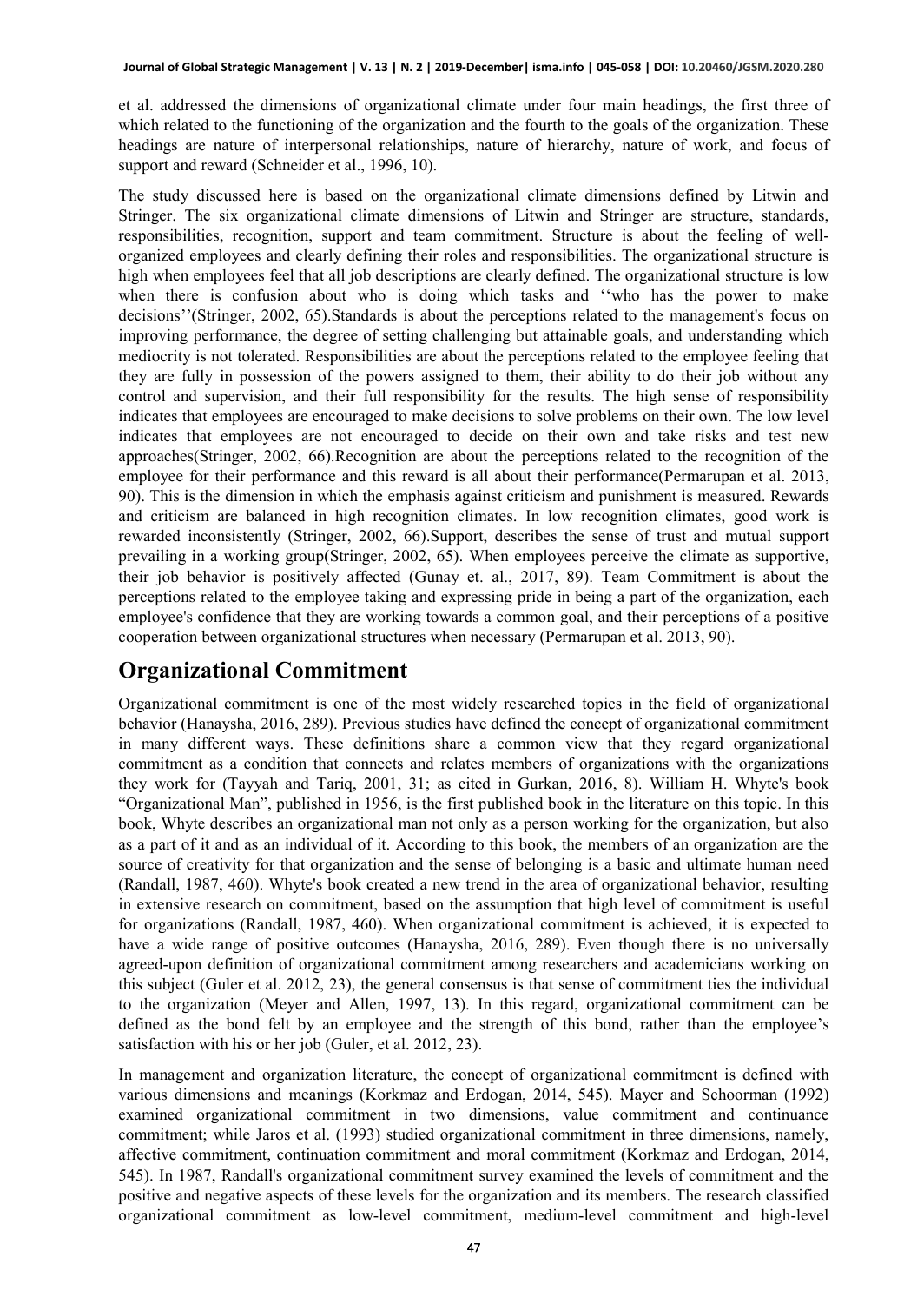commitment in terms of the degree of commitment (Koc, 2009, 205). After evaluating the results from all the research, Meyer and Allen (1987) discussed, in their academic study, organizational commitment as a three-dimensional structure involving affective commitment, continuance commitment and normative commitment (Meyer and Allen, 1990, 3). The study discussed here is based on Allen and Meyer's organizational commitment dimensions. Meyer and Allen (1991) stated that the common and variable definitions of organizational commitment are those that argue that it is a psychological condition "(a) that characterize the relationship of the member with the organization and (b) that affects the decision of the organization to continue its membership. Therefore, regardless of definition, "committed" members of organizations are more likely to remain in the organization than "uncommitted" members (Meyer and Allen, 1997, 11). According to Meyer and Allen, the attitudinal commitment approach is a psychological condition that reflects the relationship between organization members and the organization and is characterized by the behavior of organization members in organizations (Meyer et al., 1993, 538-551). Although the literature contains different conceptualizations of attitudinal commitment, all these conceptualizations reflect one of three main themes: affective attachment, perceived cost and obligation (Meyer & Allen, 1987; as cited in Meyer and Allen, 1990, 2).

In the commitment model developed by Meyer and Allen, the three main themes mentioned above were transformed into approaches and named as affective commitment, continuance commitment and normative commitment. Members of an organization with affective commitment stay in the organization because they want, members with continuance commitment because they need to stay, and members with normative commitment because they feel they should do so (Meyer and Allen, 1990, 3). *Affective Commitment* means the employee's emotional attachment to, identification with, and involvement in the organization. Members of an organization with strong affective commitment continue to stay in the organization because they want to do so. *Continuance Commitment* means the awareness associated with leaving the organization. Members of an organization whose most important attachment with the organization is based on continuance commitment stay there because they feel they have to do so. *Normative Commitment* means feeling the need to stay in the organization. Members of and organization with a high level of commitment based on rules feel that they have to stay in the organization (Meyer and Allen, 1997, 11).

Naturally, members of an organization can experience each of these psychological commitment conditions by varying degrees (Meyer and Allen, 1990, 4). For example, a particular member of an organization may feel strong commitment and an obligation to say in the organization, while another member may enjoy working for the organization, but may also agree that it would be very difficult to leave from an economical standpoint. Finally, a third member of the organization may feel a noteworthy desire, need and obligation to stay in his or her current organization. As a result, understanding the relationship of members with the organization more clearly by considering the power of the three dimensions of commitment together is a superior approach (Meyer and Allen, 1997, 13). The net commitment of a member to the organization reflects each of these separable psychological states (Meyer and Allen, 1990, 4). The advantage of recognizing the existence of different forms of organizational commitment is defined with findings resulting from their distinctive relationships with work-related behaviors, such as absenteeism, job performance and citizenship behaviors. The three-component conceptualization model provides guidance in accepting the multidimensional nature of commitment, thus is used to guide the understanding towards the tools for the development, outcomes and management of organizational commitment (Meyer and Allen, 1997, 13).

#### **Development of Hypotheses**

Several studies performed in a variety of organizational settings (e.g., manufacturing, textile, telecommunication, health, and higher education industries) from all around the world (Australia, Malaysia, Pakistan, Turkey) found a positive correlation between organizational climate and organizational commitment McMurray et al. (2004), Iqbal(2008), Noordin (2010), Permarupan(2013), Hanaysha (2016),Deniz and Çoban (2016), Kose and Bal(2018), Yuceler(2009), Gurkan(2006), Illeez( 2012), Yuksekbilgili(2018), Serifoglu(2018). Particularly for Turkey, a number of studies investigated the relationship between organizational climate and organizational commitment for several industries(e.g., manufacturing, hospitality, health, education, higher education industries); however, there is still a lack of in-depth analysis of the relationship between the sub-dimensions of organizational climate and organizational commitment, especially in the Turkish textile industry. The study discussed here aimed to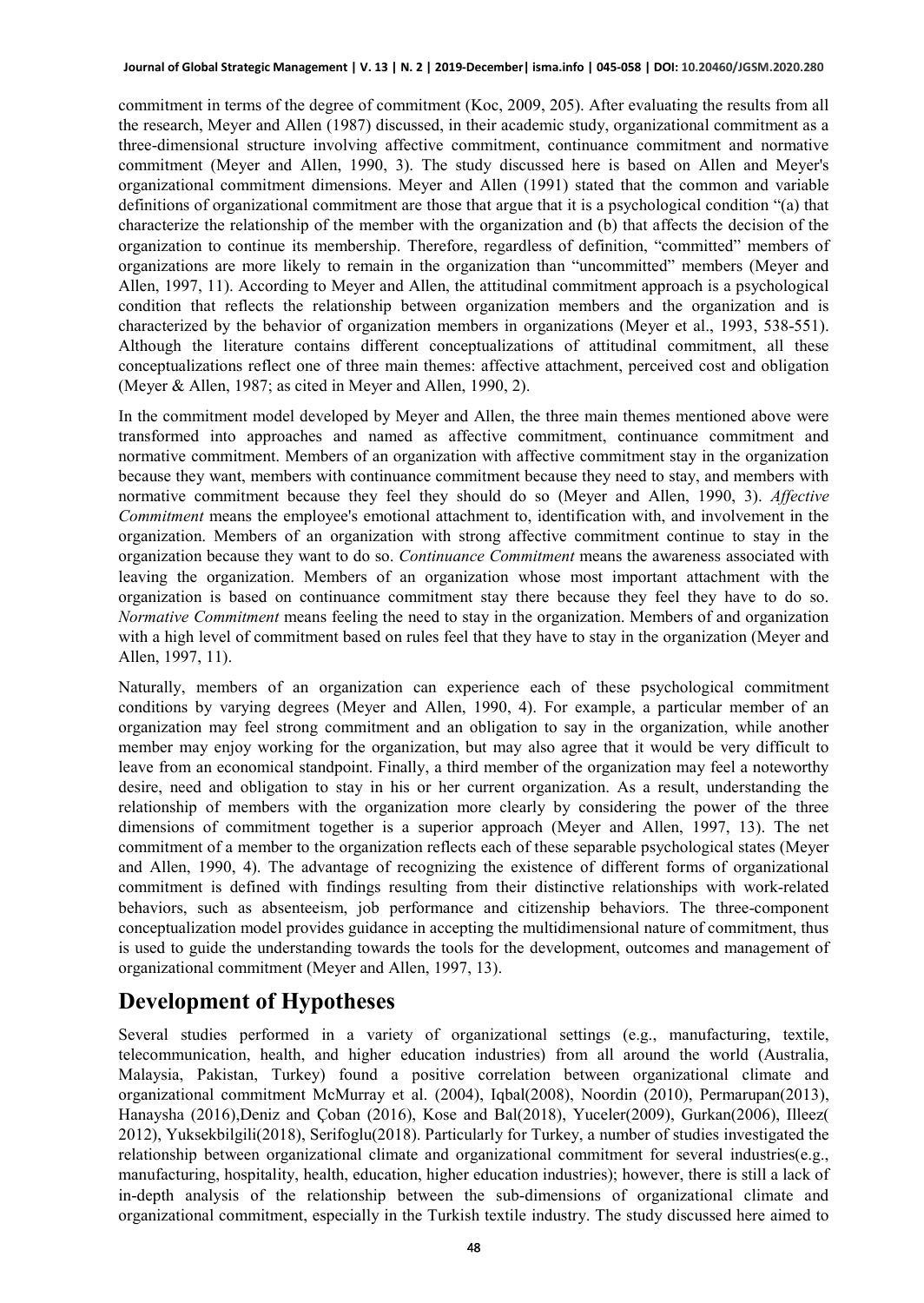fill these remaining gaps and address all sub-dimensions of organizational climate while investigating the relationship between organizational climate and organizational commitment in the Turkish textile industry. The main hypothesis of the study is as follows.

*Main Hypothesis:*

H1: Perceived organizational climate has a significant and positive impact on organizational commitment.

Sub-hypotheses:

#### **Hypotheses on the Relationship Between Organizational Structure Subdimension and Organizational Commitment**

- H1a Organizational structure subdimension has a direct and positive impact on the organizational commitment of employees.
- H1b Organizational structure subdimension has a direct and positive impact on affective commitment.
- H1c Organizational structure subdimension has a direct and positive impact on continuance commitment.
- H1d Organizational structure subdimension has a direct and positive impact on normative commitment.

#### **Hypotheses on the Relationship Between Responsibility Subdimension and Organizational Commitment**

- H1e Responsibility subdimension has a direct and positive impact on the organizational commitment of employees.
- H1f Responsibility subdimension has a direct and positive impact on affective commitment.
- H1g Responsibility subdimension has a direct and positive impact on continuance commitment.
- H1h Responsibility subdimension has a direct and positive impact on normative commitment.
- Hypotheses on the Relationship Between Recognition Subdimension and Organizational Commitment
- H1i Recognition subdimension has a direct and positive impact on the organizational commitment of employees.
- H1j Recognition subdimension has a direct and positive impact on affective commitment.
- H1k Recognition subdimension has a direct and positive impact on continuance commitment.
- H1l Recognition subdimension has a direct and positive impact on normative commitment.

#### **Hypotheses on the Relationship Between Support Subdimension and Organizational Commitment**

- H1m Support subdimension has a direct and positive impact on the organizational commitment of employees.
- H1n Support subdimension has a direct and positive impact on affective commitment.
- H1o Support subdimension has a direct and positive impact on continuance commitment.
- H1p Support subdimension has a direct and positive impact on normative commitment.

#### **Hypotheses on the Relationship Between Standards Subdimension and Organizational Commitment**

- H1r Standards subdimension has a direct and positive impact on the organizational commitment of employees.
- H1s Standards subdimension has a direct and positive impact on affective commitment.
- H1u Standards subdimension has a direct and positive impact on continuance commitment.
- H1v Standards subdimension has a direct and positive impact on normative commitment.

#### **Hypotheses on the Relationship Between Perceived Organizational Climate and the Subdimensions of Organizational Commitment**

- H1x Perceived organizational climate has a direct and positive impact on affective commitment subdimension of organizational commitment.
- H1y Perceived organizational climate has a direct and positive impact on continuance commitment subdimension of organizational commitment.
- H1z Perceived organizational climate organizational has a direct and positive impact on normative commitment subdimension of organizational commitment.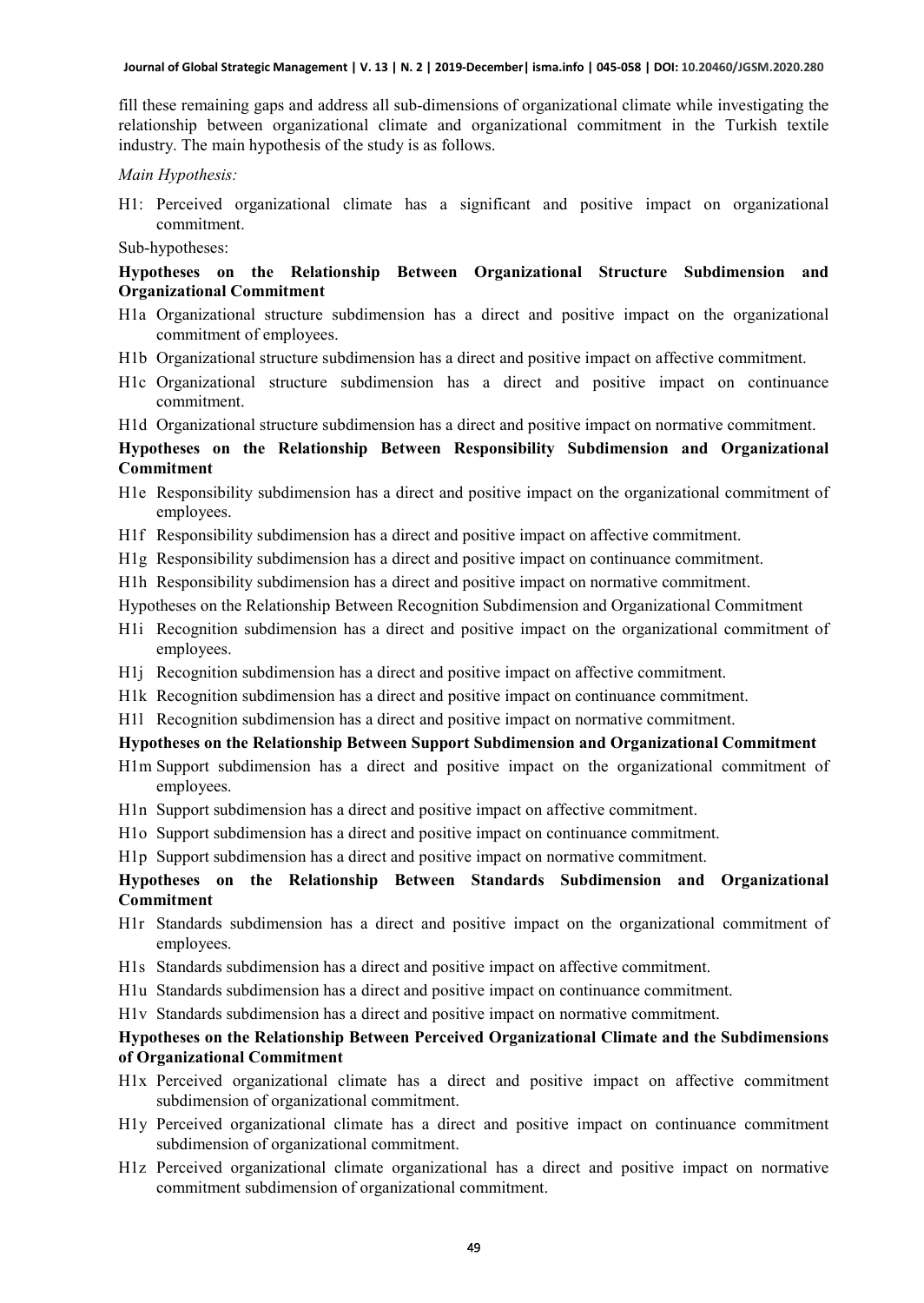## **Research Model**

Surucu and Maslakci stated that organizational commitment has been studied via a multi-faceted and resource-based approach since 1970's (Surucu and Maslakci, 2018, 51). The resource-based approach emphasizes the importance of the firm's unique resources, especially in achieving organizational success. As stated in Barney's article in 1991, one of these sources is the source of human capital which is a source of competitive advantage in organizational commitment(Becker,1984 as cited in Barney 1991, 206).Human capital resources include education, experiences, relationships and understanding of members of the organization (Barney, 1991, 206). Also, in ''Field Theory'', Lewin describes organizational behavior as a function of the interaction of environment with person, which had an important influence on the development of climate research (Lewin, 1935, 1951 as cited in Schneider and Barbera, 2014, 29). In this study, a resource-based approach was used as a theoretical framework. The following model has been designed in order to establish the relationship between organizational climate and organizational commitment.



### **RESEARCH METHOD**

#### **Research Goal**

The main purpose of this research is to determine the effects of organizational climate perceived by Turkish textile industry employees on their organizational commitment. The study seeks answers to the question of how organizational commitments of employees can be achieved and/or improved through changes in the organizational climate. To address this purpose, the study examines organizational climate in five dimensions ( organizational structure, responsibility, recognition, support, standards), determines the employees' perceptions about the organizational climate to find out their impact on their organizational commitment, and, by doing so, analyzes the relationship between organizational commitment and organizational climate within the scope of employees in organizations conducting operations in different areas and segments of the Turkish textile industry.

#### **Methodology**

A survey method was adopted in this present study. Organizational Climate Scale developed by Litwin and Stringer in 1968 and updated by Stringer in 2002 was used in this research. The last version of the scale which was updated by Stringer in 2002 consists of 6 sub-dimensions and 24 expressions in total. The sub-dimensions are organizational structure, responsibility, recognition, support, standards, and commitment. Each sub-dimension in the scale is measured with 4 expressions (Stringer, 2002, 64). For this study, the commitment dimension was removed as we planned to measure its impact on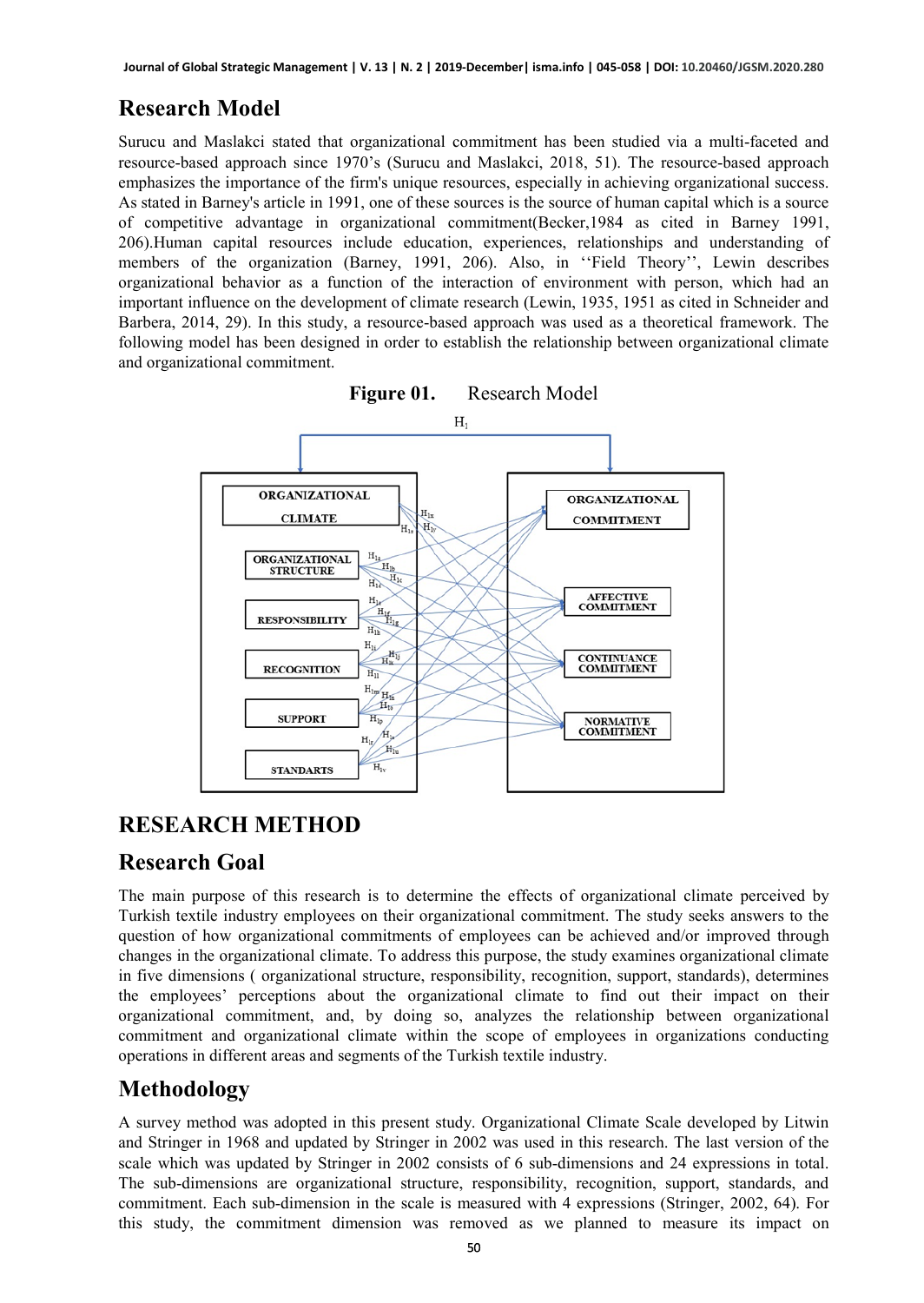organizational commitment using a separate scale. This research also used the Organizational Commitment Scale developed by Allen and Meyer (1990, 1-18), updated by Allen, Meyer and Smith (1993, 538-551) and translated by Wasti (2000, 401-410), which uses 18 items to measure three dimensions( Affective Commitment, Continuance Commitment and Normative Commitment). The survey form developed for data collection was designed as a 5-point Likert scale. The choices for evaluating the answers in the survey were as follows: (1) Strongly disagree, (2) Disagree, (3) Neither agree nor disagree, (4) Agree, (5) Strongly agree. Opting for the survey method allowed us to be able to reach textile industry employees all around Turkey and to effectively gather data. The data obtained from the study were analyzed using the SPSS 22.0 program. First, the reliability and normality of the scale and its dimensions were tested in the study. Correlation and regression methods were used to determine the relationship between organizational climate and organizational commitment.

### **Sample and Data Collection**

The universe of the survey comprised of the employees of medium and large-scale companies based in different Turkish cities. Regardless of their areas, a questionnaire was conducted on 423 employees working actively in different regions of Turkey in the Turkish textile industry between February 2019 and March 2019. A pilot study was conducted before the survey forms were distributed to all organizations. Online survey forms were delivered after talking in advance with the executives of 10 companies, with 59 participants. One of them was considered invalid because the survey form was incomplete, and validity and reliability analyzes were performed over the remaining 58 survey forms. The results of this analysis found the reliability of organizational climate scale to be 83% and the reliability of organizational commitment scale 81.5%. The questionnaire was then delivered to a larger sample population, making sure they were completed within a month period. Interviews were made with the relevant departments of 38 companies and they were requested to complete the survey online, with 423 feedbacks from 36 volunteering companies. Two of the companies to whom we sent the survey did not complete the survey due to their Human Resources Policies. A total of 423 surveys were completed. 7 of them were incomplete, so they were considered invalid and excluded from the analysis. The number of surveys analyzed was 416.

### **FINDINGS**

#### **Reliability and Normality Tests of Scales Used in the Survey**

This section of the study demonstrates the normality and reliability test results of organizational commitment and organizational climate scales and dimensions.

Table 1 shows the reliability of the organizational climate and organizational commitment scales and dimensions used in the study. A review of the reliability test results shows that the organizational climate and organizational commitment scales and dimensions used in this study are "reliable" (> .70).

| <b>Scales and Dimensions</b> | <b>Item Number</b> | <b>Cronbach's Alpha</b> |
|------------------------------|--------------------|-------------------------|
| Organizational Commitment    | 18                 | .840                    |
| <b>Affective Commitment</b>  | n                  | .847                    |
| Continuance Commitment       |                    | .820                    |
| Normative Commitment         |                    | .776                    |
| Organizational Climate       | 20                 | .813                    |
| Recognition                  |                    | .797                    |
| Support                      |                    | .704                    |
| Organizational Structure     |                    | .705                    |
| Responsibility               |                    | .725                    |
| <b>Standards</b>             |                    | .789                    |

**Table 01.** •• Reliability of the Scales and Dimensions Used in the Study

Table 2 shows the descriptive statistics of the scales and dimensions of the organizational climate and organizational commitment scales of survey participants. "Affective Commitment" has the highest average of organizational commitment dimensions. Moreover, "Standards" has the highest average of organizational climate dimensions.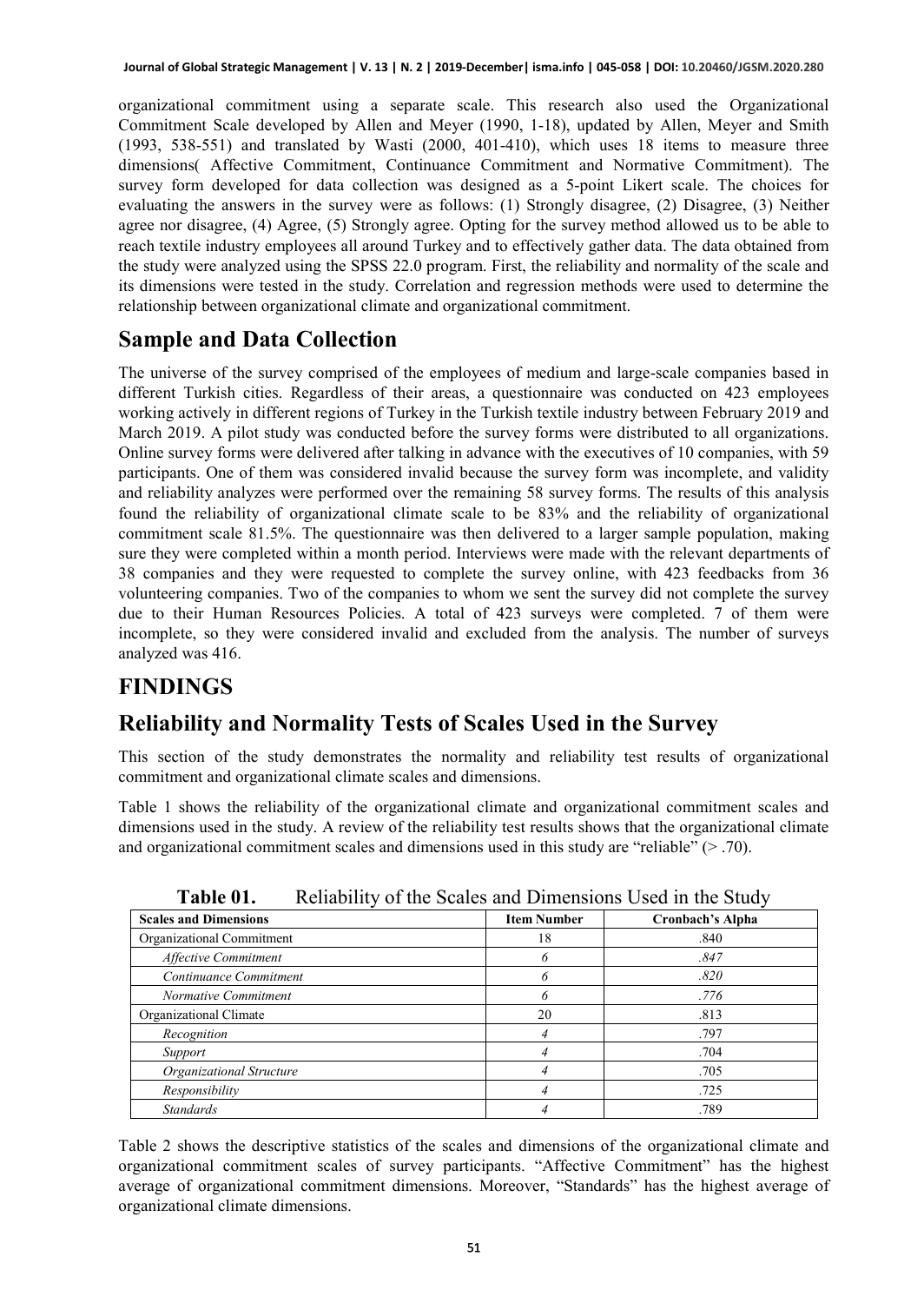The scale is normally distributed and parametric tests should be used according to George and Mallery (2010) if skewness and kurtosis values are between +2.0 and -2.0, and according to Tabachnick and Fidell (2013) if skewness and kurtosis values are between +1.5 and -1.5 (Eygü, 2018, 844). Since the skewness and kurtosis values of the organizational climate and organizational commitment scales used in the study were between +1.5 and -1.5, one-way Anova variance and two independent group T-tests were used in the study.

| <b>Scales</b>               | N   | Average | <b>St. Deviation</b> | <b>Skewness</b> | <b>Kurtosis</b> |
|-----------------------------|-----|---------|----------------------|-----------------|-----------------|
| Organizational Commitment   | 416 | 3,2151  | .55773               | $-.614$         | ,376            |
| <b>Affective Commitment</b> | 416 | 3,4980  | ,82079               | $-.554$         | ,162            |
| Continuance Commitment      | 416 | 2,9391  | .51630               | $-.190$         | 0.026           |
| Normative Commitment        | 416 | 3,2083  | ,72209               | $-462$          | $-.027$         |
| Organizational Climate      | 416 | 3,1553  | ,48733               | $-.364$         | ,104            |
| Recognition                 | 416 | 2.8059  | ,86552               | $-.120$         | $-.624$         |
| Support                     | 416 | 3.2734  | .76632               | $-.396$         | $-.047$         |
| Organizational Structure    | 416 | 3.0925  | ,77450               | $-.363$         | $-.171$         |
| Responsibility              | 416 | 2.9453  | .51471               | $-.105$         | .040            |
| <b>Standards</b>            | 416 | 3.5120  | ,60258               | $-.627$         | .648            |

**Table 02.** Descriptive Statistics of the Scales and Dimensions Used in the Study

#### **The Relationship Between Organizational Commitment and Perceived Organizational Climate**

This section of the study demonstrated the interactions between Organizational Commitment and Perceived Organizational Climate using correlation and regression analysis. The relationship between organizational commitment and organizational climate perception was tested using correlation analysis in Table 3. As a result of the analyses, a positive and statistically significant ( $p \le 0.01$ ) relationship was found between the organizational commitment scale and its dimensions and organizational climate and its dimensions. In other words, the higher the perceived positive organizational climate, the higher the perceived organizational commitment. However, there is no statistically significant relationship between organizational commitment scale and its dimensions and responsibility, an organizational climate dimension. The results indicate that all hypotheses, except for the  $H_{1e}$ ,  $H_{1f}$ ,  $H_{1g}$ ,  $H_{1h}$ , are supported.

|                       |                              | $\mathcal{L}_{\mathbf{A}}$ , and $\mathcal{L}_{\mathbf{A}}$ and $\mathcal{L}_{\mathbf{A}}$ and $\mathcal{L}_{\mathbf{A}}$ |                                  |                                |
|-----------------------|------------------------------|---------------------------------------------------------------------------------------------------------------------------|----------------------------------|--------------------------------|
|                       | Organizational<br>Commitment | <b>Affective</b><br>Commitment                                                                                            | Continuance<br><b>Commitment</b> | <b>Normative</b><br>Commitment |
| Organizational        | $,614$ **                    | $,610^{**}$                                                                                                               | $,237***$                        | $,561$ **                      |
| <b>Climate</b>        | ,000                         | ,000                                                                                                                      | ,000                             | ,000                           |
| Recognition           | $,577***$                    | $,571$ **                                                                                                                 | $,204$ **                        | $,543$ **                      |
|                       | ,000                         | ,000                                                                                                                      | ,000                             | ,000                           |
| <b>Support</b>        | $,448$ **                    | $,485$ **                                                                                                                 | $,139$ **                        | ,387**                         |
|                       | ,000                         | ,000                                                                                                                      | ,005                             | ,000                           |
| Organizational        | $,442$ **                    | $,439**$                                                                                                                  | $,150^{**}$                      | $,418**$                       |
| <b>Structure</b>      | ,000                         | ,000                                                                                                                      | ,002                             | ,000                           |
| <b>Responsibility</b> | ,062                         | ,083                                                                                                                      | ,012                             | ,040                           |
|                       | ,210                         | ,089                                                                                                                      | ,813                             | ,420                           |
| <b>Standards</b>      | $,411***$                    | $,364$ **                                                                                                                 | $,272$ **                        | $,345***$                      |
|                       | ,000                         | ,000                                                                                                                      | ,000                             | ,000                           |

**Table 03.** The Relationship between Organizational Commitment and Perceived Organizational Climate

Table 4 shows the impact of organizational climate on organizational commitment using regression analysis. As a result of the developed model, it was seen that organizational climate has an impact on organizational commitment. In other words, the higher the perceived positive organizational climate, the higher the perceived organizational commitment. Organizational climate accounts for 37.6% of the changes in organizational commitment. 37,6% of the changes on organizational commitment are explained by the organizational climate. Recognition, support, organizational structure and standards dimensions of organizational climate, seem to have an impact on organizational commitment (p <0.05). In other words, as the perception of organizational climate, support, organizational structure and standards increase, the perception of organizational commitment also increases. On the other hand, there is no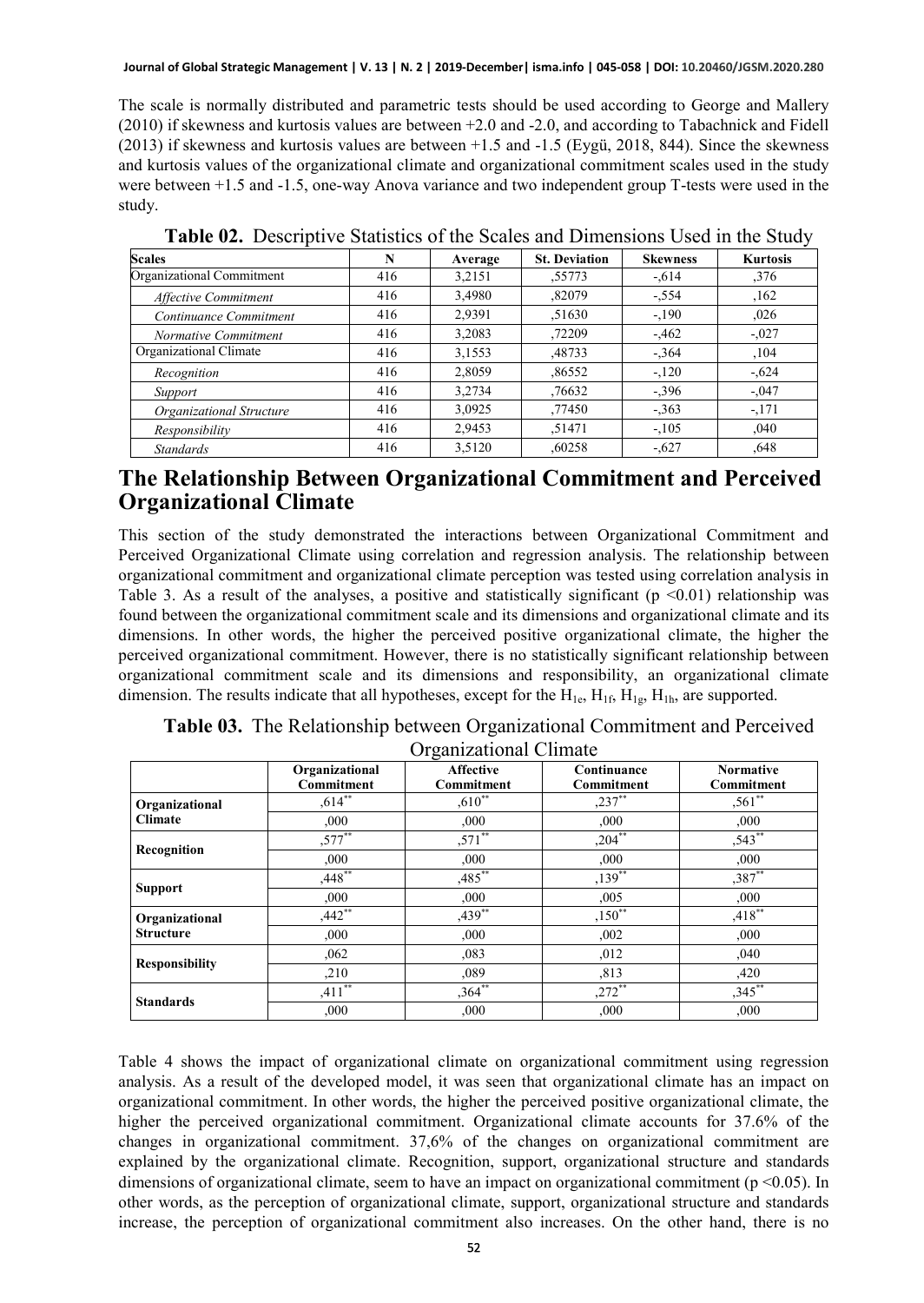statistically significant relationship between responsibility and organizational structure dimensions of organizational climate and organizational commitment ( $p > 0.05$ ). In the light of this information, all hypotheses are supported except  $H_{1e}$ ,  $H_{1f}$ ,  $H_{1g}$ ,  $H_{1h}$  hypotheses.

| Model<br><b>Dependent Variable: Organizational</b><br><b>Commitment</b> | <b>Unstandardized</b><br><b>Coefficients</b> |                  | <b>Standardized</b><br>Coefficients | T      | P    |
|-------------------------------------------------------------------------|----------------------------------------------|------------------|-------------------------------------|--------|------|
|                                                                         | B                                            | <b>Std.Error</b> | <b>Beta</b>                         |        |      |
| (Constant)                                                              | .996                                         | ,142             |                                     | 7,033  | ,000 |
| Organizational Climate                                                  | .703                                         | .044             | .614                                | 15,845 | ,000 |
|                                                                         | 0.000                                        |                  |                                     |        |      |
|                                                                         | 251,068                                      |                  |                                     |        |      |
| Durbin-Watson                                                           | 1,804                                        |                  |                                     |        |      |
| Adjusted $R^2$                                                          | 0.376                                        |                  |                                     |        |      |

**Table 04.** The Impact of Organizational Climate on Organizational Commitment

#### **Limitations and Assumptions of the Study**

There are some methodological limitations to this study. This research is limited with the data collection tools to be used. The variables discussed in the research are limited by the reliability and validity dimensions of the data measurement tools to be used. Also, ıt was assumed that Turkish textile industry employees will freely and honestly answer the questions in the survey form.

#### **CONCLUSION AND DISCUSSION**

This research examined how the perceived organizational climate of Turkish textile industry affects employees' organizational commitment behavior and sought answers to the question of how organizational commitments of employees can be achieved and/or improved through changes in the organizational climate. Organizations first need to survive and then improve their sustainability and innovation performance adapting to the changing characteristics of the society in order to manage varying supply towards the integration of the textile industry, which is one of the driving forces of Turkey in terms of export, production volume and employment, to global supply chains. Organizational commitment of members is necessary in order to effectively utilize the workforce of the members of the organization who strategically structure and functionally conduct all organizational operations.

Many researchers analyzed the effects of organizational climate on organizational commitment. The common finding of Yuceler(2009), Gurkan (2006), Illeez (2012), Serifoglu (2018) in Turkey and Iqbal (2008), Noordin et al. (2010), Permarupan (2013) and Bahrami et al. (2016) internationally is that there is a positive relationship between organizational climate and organizational commitment. This is consistent with the results of the present research study, which is also in line with the results of McMurray et al.'s 2004 study on the manufacturing industry in Australia and Deniz and Coban's 2016 study in Malatya. Deniz and Coban (2016) and Yuksekbilgili (2018) found a moderate relationship between organizational climate perception and organizational commitment behaviors. The research model developed shows that most of the organizational climate and organizational climate sub-dimensions have an impact on organizational commitment. In other words, the higher the perceived positive organizational climate of members of the organization, the stronger the organizational commitment. Organizational climate accounts for 37.6% of the changes in organizational commitment. Therefore, in order to increase employee commitment and create sustainable and innovative organizations, the organizational climates need to be improved. In the literature studies, unlike our study, a correlation was found between all subdimensions of organizational climate and organizational commitment. In this study, the result dissimilar to the findings of other studies is the lack of a statistically significant relationship between one of the organizational climates sub-dimension and organizational commitment among textile industry employees. It was found that the organizational commitment of the members in the sample we conducted the research did not change or increase with the sub-responsibility dimension as expected. The textile sector, who wants to develop a competitive advantage since the 1990s and thinks that it can achieve this by investing in machinery, should understand the importance of the human factor better. Managers, who understand that value added product development, innovation and organizational resilience depend on the human factor, are recommended to work towards improving the climate of their organizations. In addition, it is seen that it is insufficient to give only responsibility to the employees. Responsibility dimension should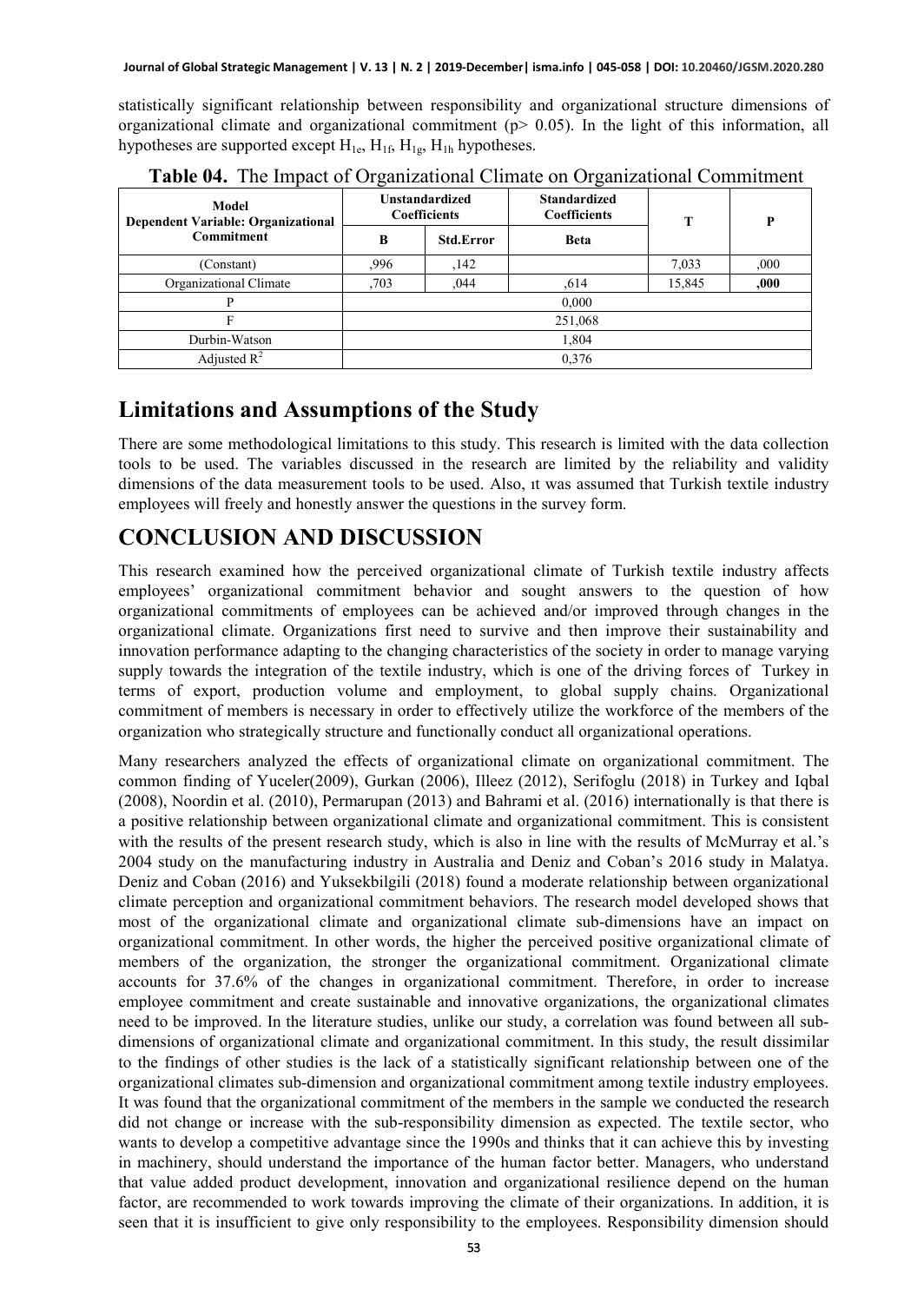#### **Journal of Global Strategic Management | V. 13 | N. 2 | 2019-December| isma.info | 045-058 | DOI: 10.20460/JGSM.2020.280**

be supported especially with recognition dimension and organizational structure dimension. In other words, giving responsibility without changing its place in the organizational structure and giving some awards does not make sense for the employees and does not increase its commitment. In the research, it was observed that the employees who participated in the survey had higher affective commitment, especially among the sub-dimensions of organizational commitment. Affective commitment was most prominent in relation to the recognition dimension of the organizational climate. In this case, in order to activate the responsibility sub-dimension, a solution may be developed that may work together with the recognition sub-dimension. This important result of the study provides a new field of study for researchers who want to work on the effects of organizational climate on organizational commitment. Also, academicians wishing to do research in this area in the future are advised to work innovation dimension of organizational commitment and organizational climate.

Studies by industries analyzing the direct effects of organizational commitment were made in industries including health, tourism, education and banking, however no studies were found specifically addressing the Turkish textile industry. This present study was conducted in the textile industry, which is one of the industries known to have the highest labor turnover rate among other Turkish industries. It is known that people who exhibit an organizational commitment behavior fulfill their duties more effectively by respecting the organizational values and stay in the organization for longer period. In line with this finding and considering the dynamics of the textile industry, the development of improvement models that will reduce the staff turnover rate in the sector opens a new field of study for researchers of the textile industry. Analyses were made on a single industry basis, and a large and comprehensive sample of 416 people in order to increase the generalizability of the results of this research for other industries.

The findings were obtained from a sample population that was predominantly (90.3%) and closely consistent with the statistics of people in the workforce and was part of the generations X and Y. In this context, a new field has been opened for researchers to examine the effects of the relations of textile organizations with perceived organizational climates and organizational commitment on the sustainability of organizations in the industry through the current employment profile. Also, academicians wishing to do research in this area in the future are advised to work innovation dimension of organizational commitment and organizational climate.

Establishing a strategic roadmap for improving the organizational climate and ensuring organizational commitment of the employees is of great importance for the growth and successful development of the Turkish textile industry. Organizational climate and organizational commitment studies in the industry and the direction of the relationship between these two variables will provide a baseline and guide the development of the industry on this roadmap.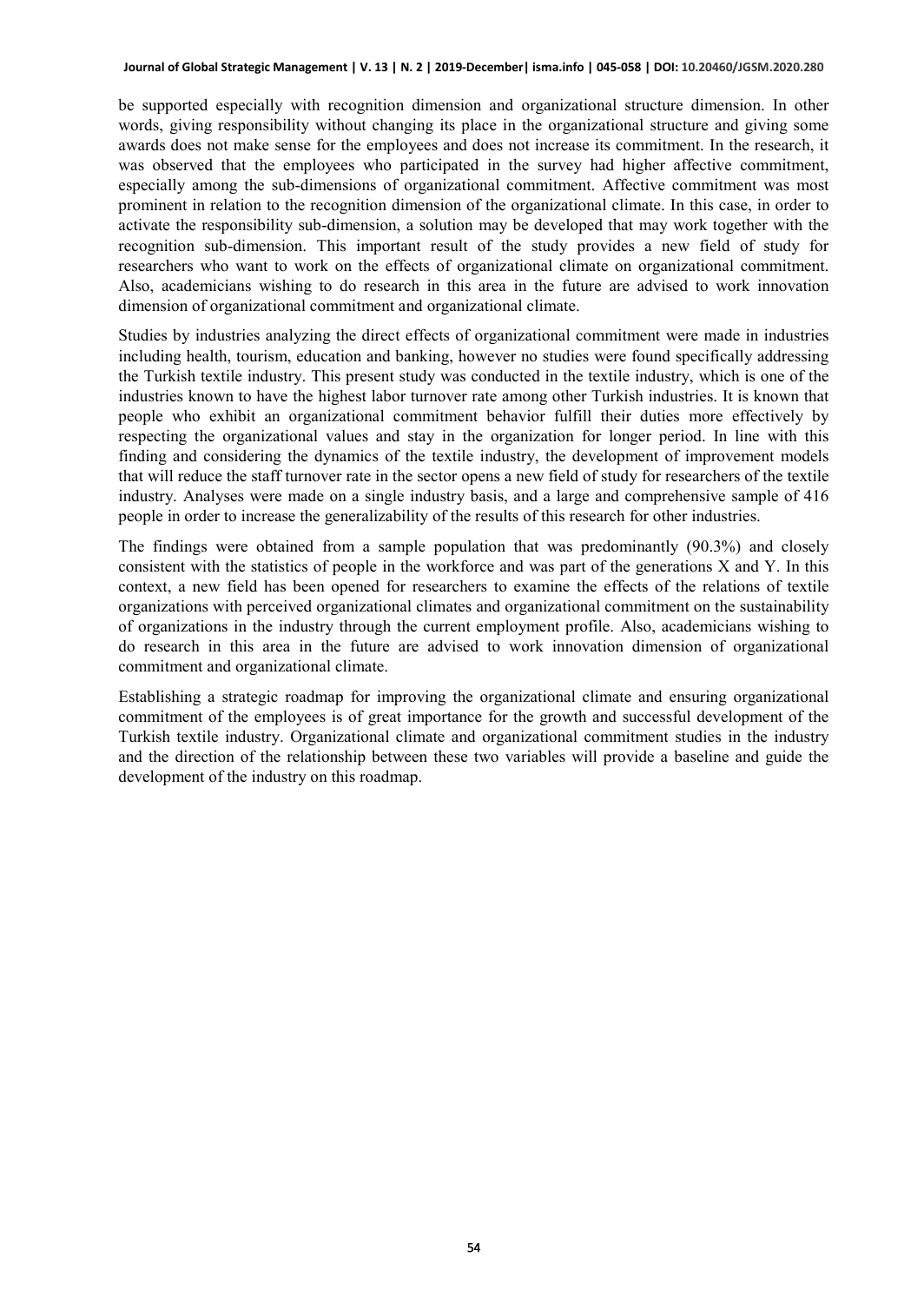#### **REFERENCES**

Alay, H.K. (2016). A Study on The Relationship Between Organizational Climate and Mobbing Behaviors at the Workplace, Marmara University, Social Sciences Institute, Business Administration, Management and Organization, Master Thesis, Istanbul.

Akbaba, O., & Altındağ, E. (2016). The effects of reengineering, organizational climate and psychological capital on the firm performance. Procedia-Social and Behavioral Sciences, 235, 320-331.

Arslan, N. T. (2004). An Evaluation of Organizational Culture and Climate as a Factor Determining Organizational Performance, Suleyman Demirel University, The Journal of Faculty of Economics and Administrative Sciences, 2004, C9(1) ,203- 228.

Arslan, Nagehan T. & Halis, M. (2012). Organizational Climate and Turkey Selected as an Example Applied Research in the two organizations, Journal of Social Policy Conferences, 0 (43-44).

Bahrami, M. A., Barati, O., Ghoroghchian, M. S., Montazer-alfaraj, R., & Ezzatabadi, M. R. (2016). Role of Organizational Climate in Organizational Commitment: The Case of Teaching Hospitals. Osong Public Health and Research Perspectives, 7(2), 96-100.

Barney, J. (1991). Firm resources and sustained competitive advantage. Journal of management, 17(1), 99-120.

Bowen, Donald D., Lewicki, Roy J., Hall, Douglas T. (1997). Hall, Francine S., Experiences in Management and Organizational Behavior, John Wiley&Sons Inc, Canada.

Deniz, M. & Çoban, R. (2016). A Research to Determine the Relationship Between Organizational Climate and Employee Engagement. V. Organizational Behaviour Congress, 4-5.

Dogan, E. Ş. (2013). Organizational Culture and Organizational Commitment, Turkmen Bookstore, Istanbul.

Efil, I. (1996). Management and Organization in Business, Uludag University Empowerment Foundation Publications, Bursa.

Ehrhart, M. G., Schneider, B., Macey, W. H. (2014). Organizational Climate and Culture: An Introduction to Theory, Research, and Practice, Routledge Imprint, Newyork.

Ertekin, Y. (1978). Organizational Climate, Dogan Printing House, Ankara.

Eygü, H. (2018). Investigation of Factors Affecting Traffic Accidents with Structural Equation Model, Electronic Journal of Social Sciences, 17(66), 838-851.

Guler, B., Ozmen, Arzu O., Sarıipek, Doğa B., Gursoy S., Labor Psychology Data Bank Project, Rectorate of Kocaeli University, 2012, 23

Gunay, G. Y., Demiralay, T., & Gurkan, G. Ç. (2017). The Effects of Organizational Climate on Work: A Research on Turkish Chain Hotel Managers, Kocaeli University Journal of Social Sciences, (33), 87-104.

Gurkan, G. Ç. (2006). The Impact of Organizational Climate on Organizational Commitment and Investigation of the Relationship Between Organizational Climate and Organizational Commitment in Trakya University, Trakya University, Social Sciences Institute, Master Thesis, Edirne

Halpin, A. W. (1966). Theory and Research in Administration, The McMillan Company, New York

Hanaysha, J. (2016). Testing the Effects of Employee Engagement, Work Environment and Organizational Learning on Organizational Commitment, Procedia-Social and Behavioral Sciences, 229, 289-297.

Hocaniyazov, A. (2008). Organizational Climate and Leadership in Hospitality Industry, Dokuz Eylul University, Institute of Social Sciences, Department of Tourism, Master Thesis, İzmir

Hollmann, R. W. (1976). Supportive Organizational Climate and Managerial Assessment of MBO Effectiveness. Academy of Management Journal, 19(4), 560-576.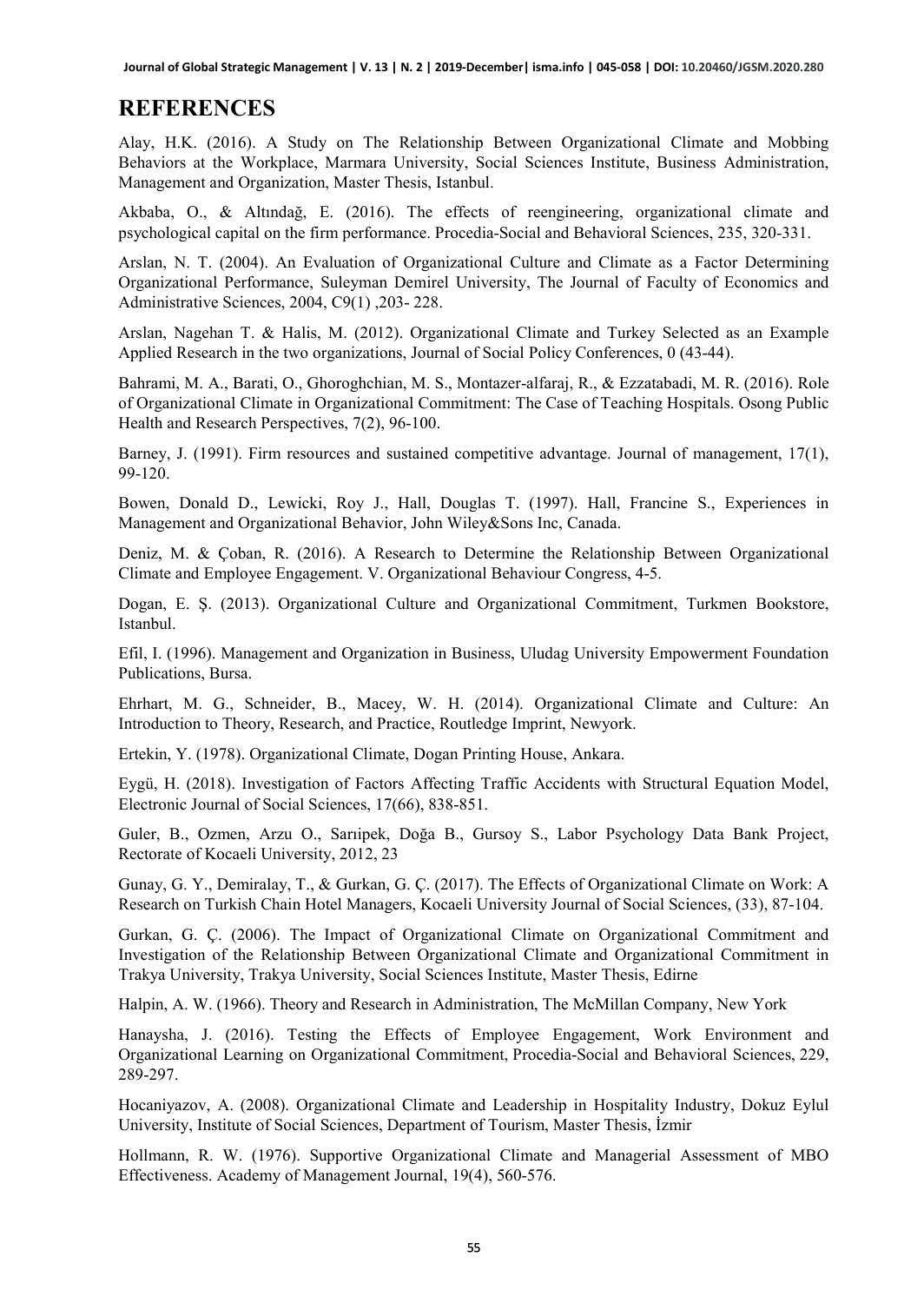Iqbal, A. (2008). Organizational Climate and Employees' Commitment: A Study of The Pakistani Knitwear Industry. In Estableciendo Puentes en Una Economía Global (p. 32). Escuela Superior de Gestión Comercial y Marketing, ESIC.

Isaksen, S. G., Lauer, K. J., Ekvall, G., & Britz, A. (2001). Perceptions of The Best and Worst Climates for Creativity: Preliminary Validation Evidence for The Situational Outlook Questionnaire. Creativity Research Journal, 13(2), 171-184.

Illeez, Z. (2012). The Effect of Organizational Climate on Employees' Organizational Commitment: An Application in Hospitality Industry, Gazi University Institute of Educational Sciences, Master Thesis, Ankara

Ince, M. & Gul, H. (2005). A New Paradigm in Management: Organizational Commitment, Cizgi Publishing House, Konya

Karcıoglu, F. (2001). Relationship Between Organizational Culture and Organizational Climate, Ataturk University Journal of Economics and Administrative Sciences, 15(1-2), 265-283

Koc, H. (2009). Relationship Between Organizational Commitment and Loyalty, Electronic Journal of Social Sciences, 8(28), 200-211.

Korkmaz, O. & Erdogan, E. (2014). The Effect of Work-Life Balance on Employee Satisfaction and Organizational Commitment, Ege Akademic Review, 14(4), 541-557.

Kose, N. & Bal, Y. (2018). The Effects of Organizational Climate on The Organizational Commitment and Job Satisfaction, 3rd International Al-Farabi Social Sciences Congress Book, Ankara, 82-93.

Litwin, G. H., & Stringer, R. A. (1968). Motivation and Organizational Climate, Division of Research, Graduate School of Business Administration, Library of Congress Catalog Card No:68- 8417, Boston.

Likert, R. (1961). The Human Organization: Its Management and Value, McGraw Hill Book Company, Library of Congress Catalog Card No:67- 16931, USA.

McMurray, A. J., Scott, D. R., & Pace, R. W. (2004). The Relationship Between Organizational Commitment and Organizational Climate in Manufacturing. Human Resource Development Quarterly, 15(4), 473-488.

Meyer, J. P. & Allen, N. J. (1987). Organizational commitment: Toward a three-component model. Department of Psychology, University of Western Ontario.

Meyer, J.P. & Allen, N.J. (1990). The Measurement and Antecedents of Affective, Continuance and Normative Commitment to The Organization. Journal of Occupational and Organizational Psychology, 63(1), 1-18.

Meyer, J. P., Allen, N. J. & Smith, C. A. (1993). Commitment to Organizations and Occupations: Extension and Test of a Three-Component Conceptualization. Journal of Applied Psychology, 78(4), 538- 551.

Meyer, J.P. & Allen, N.J. (1997). Commitment in The Workplace, Sage Publications, USA.

Noordin, F., Omar, S., Sehan, S., & Idrus, S. (2010). Organizational Climate and its Influence on Organizational Commitment, International Business & Economics Research Journal, 9(2), 1-10.

Ortiz, D. C., & Lau, W. K. (2011). The Effect of Employee Engagement on Continuance and Normative Commitment to the Organization. (Management faculty of research at Marshall University. Retrieved from http://mds. marshall. edu/mgmt\_faculty.)

Oge, S. (2001). Organizational Climate, Selcuk University, Social Sciences Institute, Master Thesis, Konya.

Onen, L. (2008). The Impact of Culture on Organizational Climate, Marmara University, Social Sciences Institute, Master Thesis, Istanbul.

Permarupan, P. Y., Saufi, R. A., Kasim, R. S. R., & Balakrishnan, B. K. (2013). The Impact of Organizational Climate on Employee's Work Passion and Organizational Commitment. Procedia-Social and Behavioral Sciences, 107, 88-95.